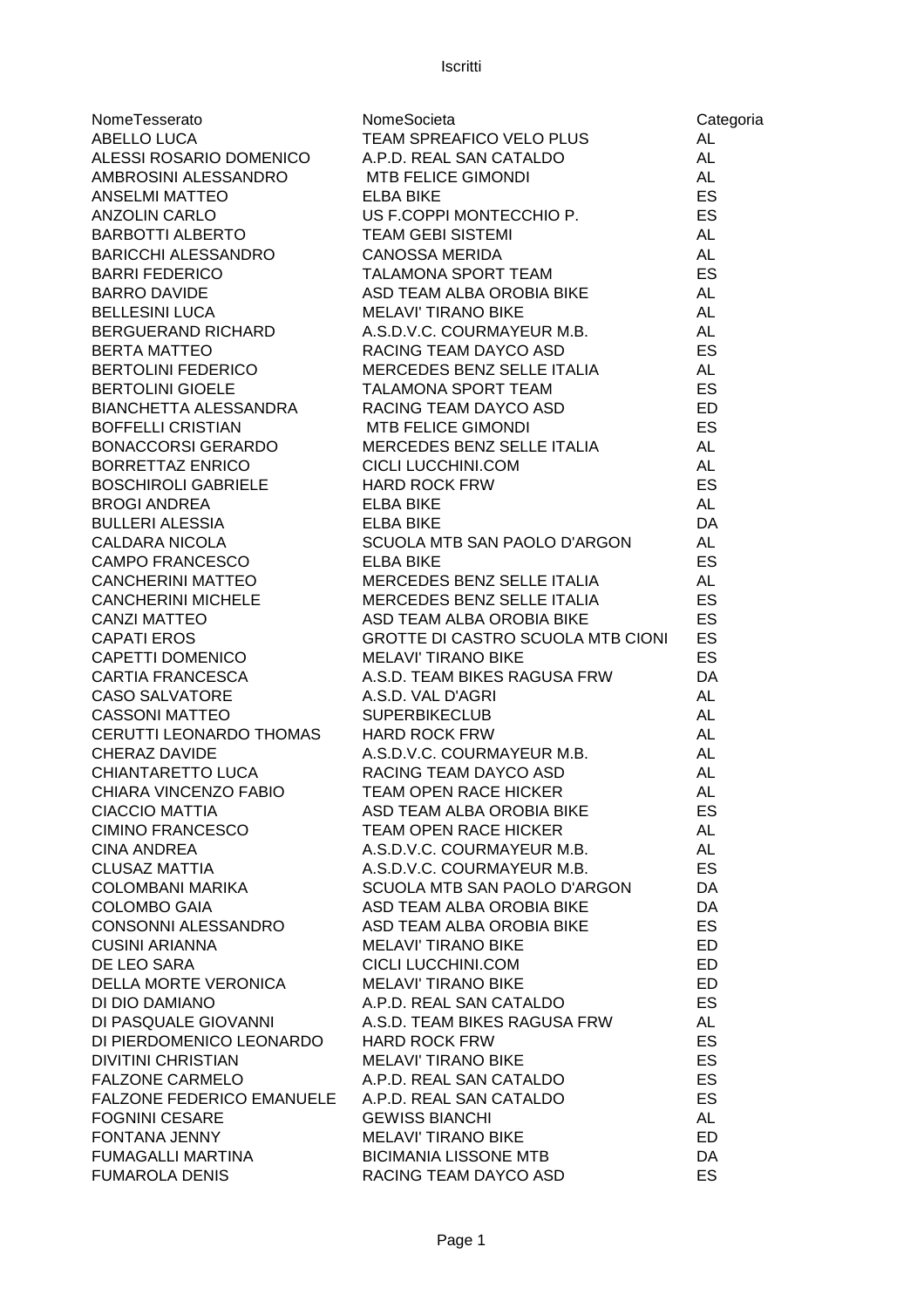**GABBANI SAMUELE GALLI VALERIO** GANDOLA LUCA **GARBOLINO ARALD GARGANTINI DARIO GASPARDINO GIULIA GAZOCCHI LORENZO GEMMA EMANUELE GIANOTTI CRISTIAN GORETTI MATTEO GOTTI GABRIELE GUSMEROLI LINDA** LAVIERI ANTONIO LEIDI PAOLO LOZZA MARCO LUPATO DENNY **MACOLA ELIA MANENTI MICHELE** MANFREDI NICOLA **MANZONI ENRICO** MARTINELLI MIRIAM **MARTORANA LUIGI** MAZZA ALESSIA MAZZA FRANCESCO MAZZEI ELISABETTA MEREGALLI STEFANO MERLI LORENZO MOLGORA FEDERICO MONTROSSET THIERRY **MUS ERIK** NAVA ENRICO PANZERI ROBERTO PAPINI MATTIA PESSINA FABIO PEZZOTTA DANIELE PIROVANO LUCA POLLA PIERPAOLO POZZAN MARCO REGAZZONI RAMON REPETTI ALESSANDRO **RIGGI DOMENICO** ROCCHICCIOLI DANIEL RUCCO TAMARA RUFFINI LORENZO RUGGER RICCARDO SALA VENI MARCO SAMPARISI LORENZO SAMPARISI NICOLAS SANTINI PIETRO SAVARESE LUIGI GIUSEPPE SCALA BERTOLIN ANTONIO SCROFANI PAOLA SIMONCINI EMANUEL SPADACCIA ELENA SPINETTI MATTEO SPREAFICO MATTEO

| TEAM GEBI SISTEMI                        | ES        |
|------------------------------------------|-----------|
| <b>BICIMANIA LISSONE MTB</b>             | <b>AL</b> |
| <b>TEAM OLIVETO ASD</b>                  | ES        |
| A.S.D.V.C. COURMAYEUR M.B.               | AL        |
| <b>TEAM SPREAFICO VELO PLUS</b>          | <b>AL</b> |
| RACING TEAM DAYCO ASD                    | <b>ED</b> |
| RACING TEAM DAYCO ASD                    | <b>AL</b> |
| S.MARTINO EMMEDUE BIKE POINT             | <b>ES</b> |
| ASD TEAM ALBA OROBIA BIKE                | <b>ES</b> |
| <b>ASD TEAM ALBA OROBIA BIKE</b>         | <b>ES</b> |
| <b>MAFFIOLETTI</b>                       | <b>ES</b> |
| <b>TALAMONA SPORT TEAM</b>               | ED        |
| A.S.D. VAL D'AGRI                        | <b>AL</b> |
| <b>MAFFIOLETTI</b>                       | <b>AL</b> |
| ASD TEAM ALBA OROBIA BIKE                | <b>AL</b> |
| RACING TEAM DAYCO ASD                    | <b>AL</b> |
| <b>MACOSTATEAM &amp; FM BIKE</b>         | <b>AL</b> |
| <b>MACOSTATEAM &amp; FM BIKE</b>         | <b>AL</b> |
| <b>G.S. BUFFARDELLO BIKE</b>             | <b>AL</b> |
| ASD TEAM ALBA OROBIA BIKE                | ES        |
| <b>MELAVI' TIRANO BIKE</b>               | DA        |
| A.P.D. REAL SAN CATALDO                  | <b>ES</b> |
| <b>MELAVI' TIRANO BIKE</b>               | <b>ED</b> |
| <b>COLNAGO FILAGO ARREGHINI</b>          | <b>ES</b> |
| <b>ELBA BIKE</b>                         | DA        |
| ASD TEAM ALBA OROBIA BIKE                | <b>AL</b> |
| SCUOLA MTB SAN PAOLO D'ARGON             | AL        |
| ASD TEAM ALBA OROBIA BIKE                | AL        |
| A.S.D.V.C. COURMAYEUR M.B.               | <b>ES</b> |
| A.S.D.V.C. COURMAYEUR M.B.               | ES        |
| SCUOLA MTB SAN PAOLO D'ARGON             | <b>AL</b> |
| <b>ASD TEAM ALBA OROBIA BIKE</b>         | <b>AL</b> |
| <b>GROTTE DI CASTRO SCUOLA MTB CIONI</b> | ES        |
| <b>MAFFIOLETTI</b>                       | AL        |
| SCUOLA MTB SAN PAOLO D'ARGON             | <b>ES</b> |
| TEAM SPREAFICO VELO PLUS                 | AL        |
| <b>TEAM VAL RENDENA</b>                  | <b>AL</b> |
| <b>S.MARTINO EMMEDUE BIKE POINT</b>      | AL        |
| A.S.D.V.C. COURMAYEUR M.B.               | <b>ES</b> |
| <b>HARD ROCK FRW</b>                     | <b>ES</b> |
| A.P.D. REAL SAN CATALDO                  | AL        |
| <b>G.S. BUFFARDELLO BIKE</b>             | AL        |
| <b>ACIDO LATTICO TEAM</b>                | DA        |
| <b>TEAM GEBI SISTEMI</b>                 | ES        |
| <b>MC2 RACING</b>                        | <b>AL</b> |
| <b>MELAVI' TIRANO BIKE</b>               | <b>AL</b> |
| <b>MELAVI' TIRANO BIKE</b>               | <b>AL</b> |
| <b>MELAVI' TIRANO BIKE</b>               | <b>AL</b> |
| MERCEDES BENZ SELLE ITALIA               | <b>AL</b> |
| A.S.D. VAL D'AGRI                        | <b>AL</b> |
| <b>MELAVI' TIRANO BIKE</b>               | <b>AL</b> |
| A.S.D. TEAM BIKES RAGUSA FRW             | <b>ED</b> |
| <b>GEWISS BIANCHI</b>                    | <b>AL</b> |
| <b>GROTTE DI CASTRO SCUOLA MTB CIONI</b> | DA        |
| <b>ELBA BIKE</b>                         | <b>AL</b> |
| TEAM SPREAFICO VELO PLUS                 | AL        |
|                                          |           |